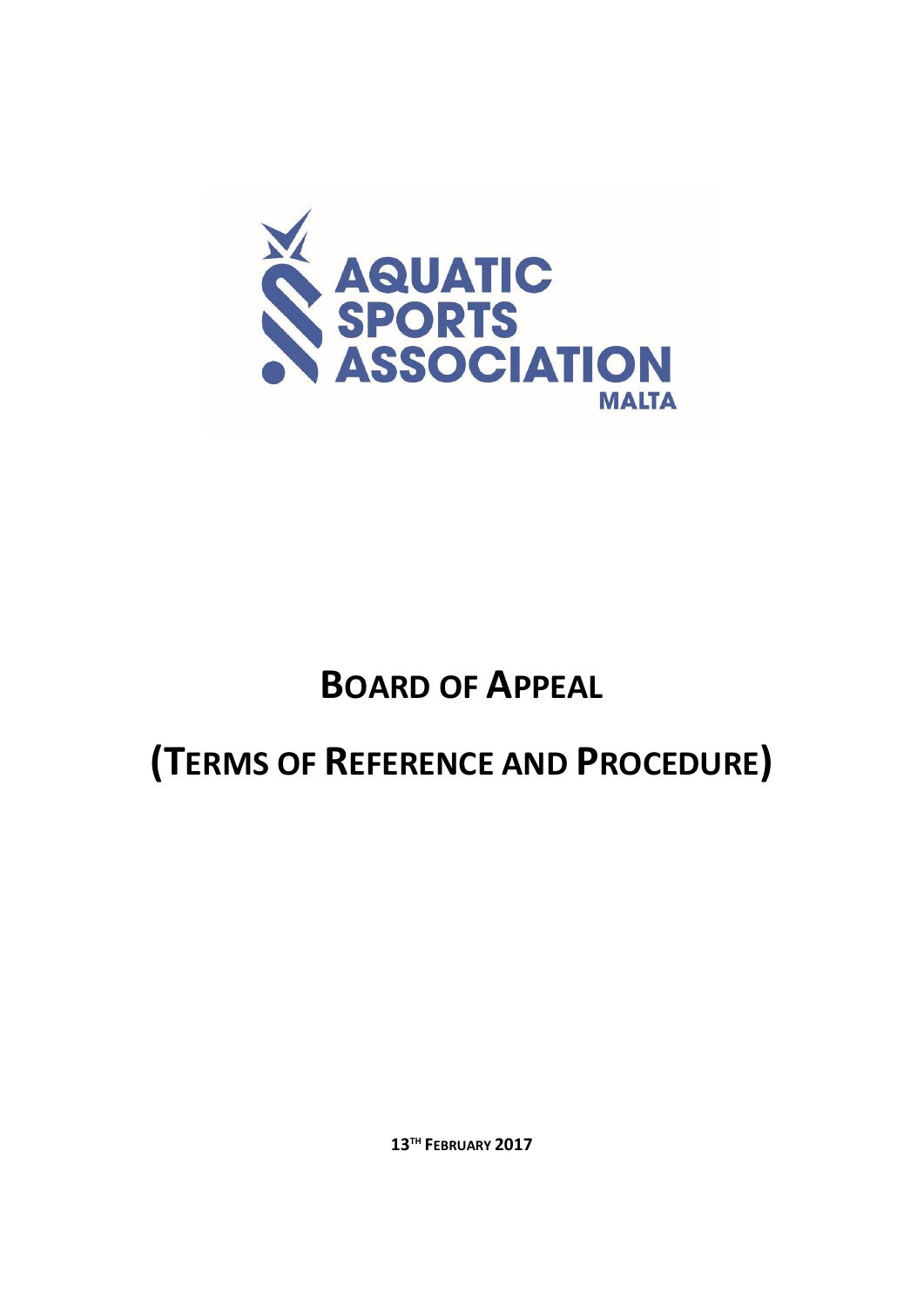### **BA01 PANEL OF MEMBERS**

The Aquatic Sports Association of Malta (hereinafter referred to as "ASA"), through the Council, shall from time to time approve a panel of persons to serve on the Board of Appeal (hereinafter referred to as "the Board").

#### **BA02 COMPETENCE**

- i. The Board shall be empowered to hear and decide upon appeals from disciplinary decisions taken by the Council and from decisions taken by the Disciplinary Commissioner. Provided that, in the case of appeals filed in connection with decisions taken on uncontested reports, the appeal shall be based solely on technical issues relating to the decision and not on the guilt or innocence of the appellant.
- ii. The Board shall be empowered to hear and decide upon appeals filed by persons directly involved in the decision under appeal, that is to say the accused or guilty party, the person or club filing the report, or the Executive Committee *(approved 13th February 2017)*.
- iii. The Board shall also be empowered to hear and decide upon appeals from disciplinary decisions taken by club committees concerning their athletes.

#### **BA03 COMPOSITION**

- i. The Board shall be composed of 3 members chosen by the General Secretary from the approved panel as specified in BA01. If for any reason not enough members are found from such panel, the members of the Executive may sit in their stead.
- ii. Anybody involved in the decision under appeal shall not be eligible to sit on the Board.
- iii. The quorum of the Board shall be of 2 members.
- iv. The members of the Board are to elect a Chairman from amongst themselves.
- v. Each member shall have 1 vote, save for the Chairman, who apart from his vote, shall also have the right to a casting vote in case of a tie.

#### **BA04 SECRETARY TO THE BOARD**

The Board shall be assisted by the General Secretary and/or by an assistant secretary or other person appointed for this purpose. Such person shall act as secretary to the Board and shall inform the Board of any records concerning the party/parties involved, as well as any past decisions that may be relevant to the case. The secretary may be asked to explain the facts of the case, yet shall otherwise refrain from interfering in the deliberation and decision of the report. The secretary shall not be entitled to vote.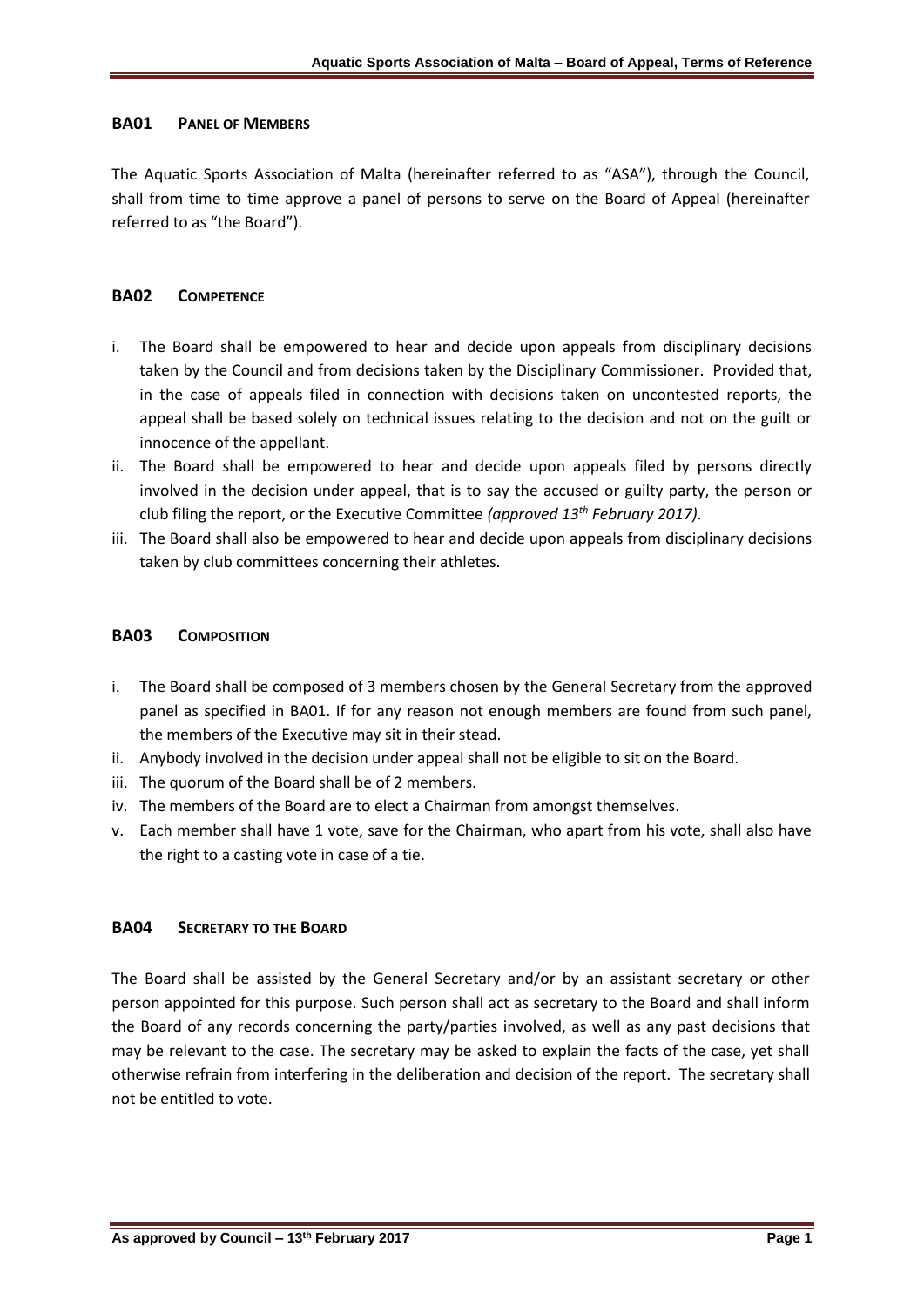### **BA05 PROCEDURE**

- i. Appeals shall be submitted to the General Secretary within 18 hours from the time that the appellant is informed of the decision being appealed provided that the President and the General Secretary shall not be bound by this time limit. The General Secretary may shorten this time period such that there will be sufficient time to organize and hold a hearing of the Board before the appellant (team, athlete or team official) is reasonably expected to participate. The revised time period shall preferably be communicated with the decision *(approved 13th February 2017)*.
- ii. Appeals shall
	- a. be in writing and be signed by the appellant, provided that, in the case that the appellant is a club, the appeal shall be signed by the President or Secretary of the club;
	- b. include the grounds of the appeal;
	- c. include a list of witnesses, if any;
	- d. A deposit of €200 is to be submitted to the General Secretary or a member of the Executive Committee, or to the Adjudicating person/board, at the start of the hearing of the case in question. Clubs may choose to deposit an amount in the ASA Bank account and any deposits, fines or other amounts relevant to disciplinary matters will be deducted from such amount *(approved 13th February 2017).*
- iii. It shall be the sole responsibility of the General Secretary and/or the Executive Committee to ensure that the basic requirements set out in BA05(ii) for filing an appeal are fulfilled, and, if in default, not to accept the appeal.
- iv. The General Secretary shall
	- a. appoint a Board as specified in BA03 to hear the appeal, and, in consultation with the appointed members, determine a date, time and place for the hearing. If the appeal involves teams, athletes and/or team officials, such date and time shall be selected such that there will be sufficient time to hold the hearing before such team, athlete or team official is reasonably expected to participate;
	- b. send a copy of the appeal to all parties directly involved in the decision under appeal;
	- c. if the decision under appeal concerns a report filed by an ASA Official, appoint a person to assist the said ASA Official during the hearing;
	- d. inform all parties who have the right to attend the hearing with the date, time and place of the hearing as specified in DC03.
- v. Only the persons listed below have the right to attend a hearing of the Board of Appeal, provided that the Chairman, may, after consultation with the rest of the Board, exclude or dismiss any person from the hearing.
	- a. The Board members and the appointed secretary.
	- b. All the parties directly involved in the decision, including the person or club that filed the report, accompanied by an advisor and, where applicable the club's delegate who shall all be entitled to call witnesses and produce evidence.
	- c. if the decision under appeal concerns a report filed by an ASA Official, the person nominated by the General Secretary to assist the said ASA Official. This person shall be entitled to call witnesses and produce evidence during the hearing.
	- d. Members of the Executive Committee who shall be entitled to clarify relevant parts of the Statute or Competition Rules.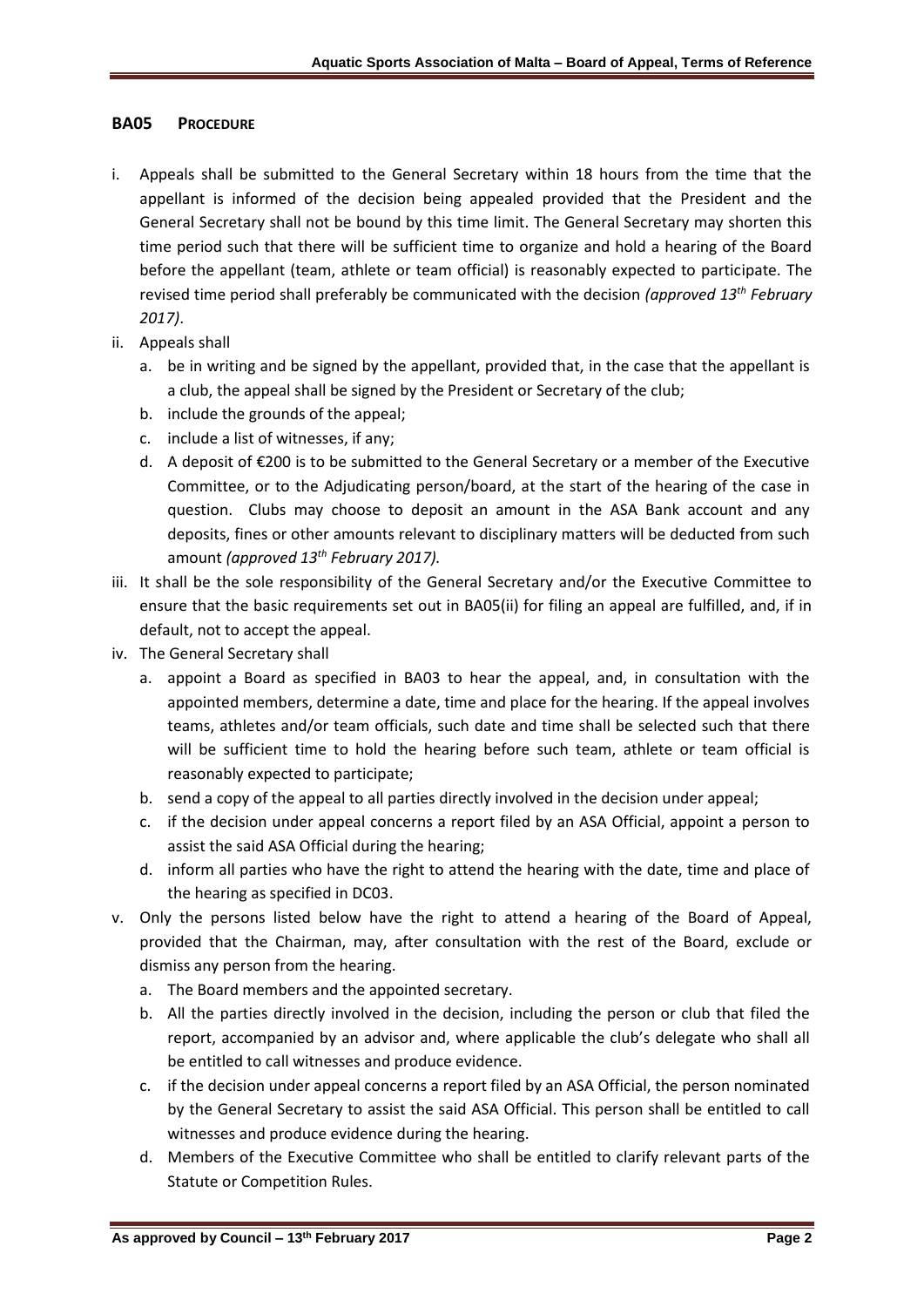- e. The Disciplinary Commissioner who took the decision under appeal who shall be entitled to explain the reasons behind his decision.
- vi. During the hearing the Board shall
	- a. regulate the procedure;
	- b. proceed with the hearing even in the absence of the appellant.
	- c. interrogate witnesses and any other persons;
	- d. hear witnesses and consider evidence at its sole discretion, provided that in considering such evidence, the Board shall ensure that equity and fairness shall prevail;
	- e. admit video and audio evidence by all parties so authorized to produce evidence.

### **BA06 DECISIONS**

- i. The Board shall deliberate and decide the appeal during the same sitting. In exceptional circumstances the Board may postpone its deliberation and/or decision but, in any case, the decision shall be taken before the appellant (team, athlete or team official) is reasonably expected to participate.
- ii. The Chairman may request the assistance of any member of the Executive during the deliberation stage.
- iii. The Board shall only decide upon the grievance/s raised in the appeal.
- iv. In its decision the Board may
	- a. reject the appeal and confirm the decision under appeal, or
	- b. uphold the appeal and annul the decision under appeal, or
	- c. modify the decision under appeal by reducing, increasing, suspending or otherwise changing the sanction/s imposed.
- v. If, in the course of the hearing, it results to the Board that further action should be taken on any matter brought to its attention, it shall recommend to the ASA President and General Secretary to initiate disciplinary procedures.
- vi. In its decision, the Board may make any recommendations it may deem fit for the consideration of the Executive Committee.
- vii. In the event that the Board finds the appeal to be frivolous or vexatious, the Board shall impose a fine of not less than €200 and not more than €500 on the party that submitted the appeal.
- viii. Unless prior notice of absence is given by the appellant to the General Secretary, the Board may fine the appellant up to  $£100$ .
- ix. In the case that the Board upholds the appeal in full, the Board shall order the ASA to refund the deposit paid by the appellant.
- x. The decision shall be in writing and shall be signed by the Chairman.
- xi. It shall be the duty of all parties concerned to enquire with the General Secretary as to the outcome of the appeal, and in default they shall be deemed to have been notified with a copy of the decision.

## **BA07 APPEALS**

All decisions of the Board shall be final and no further appeal may be submitted to any organ of the ASA.